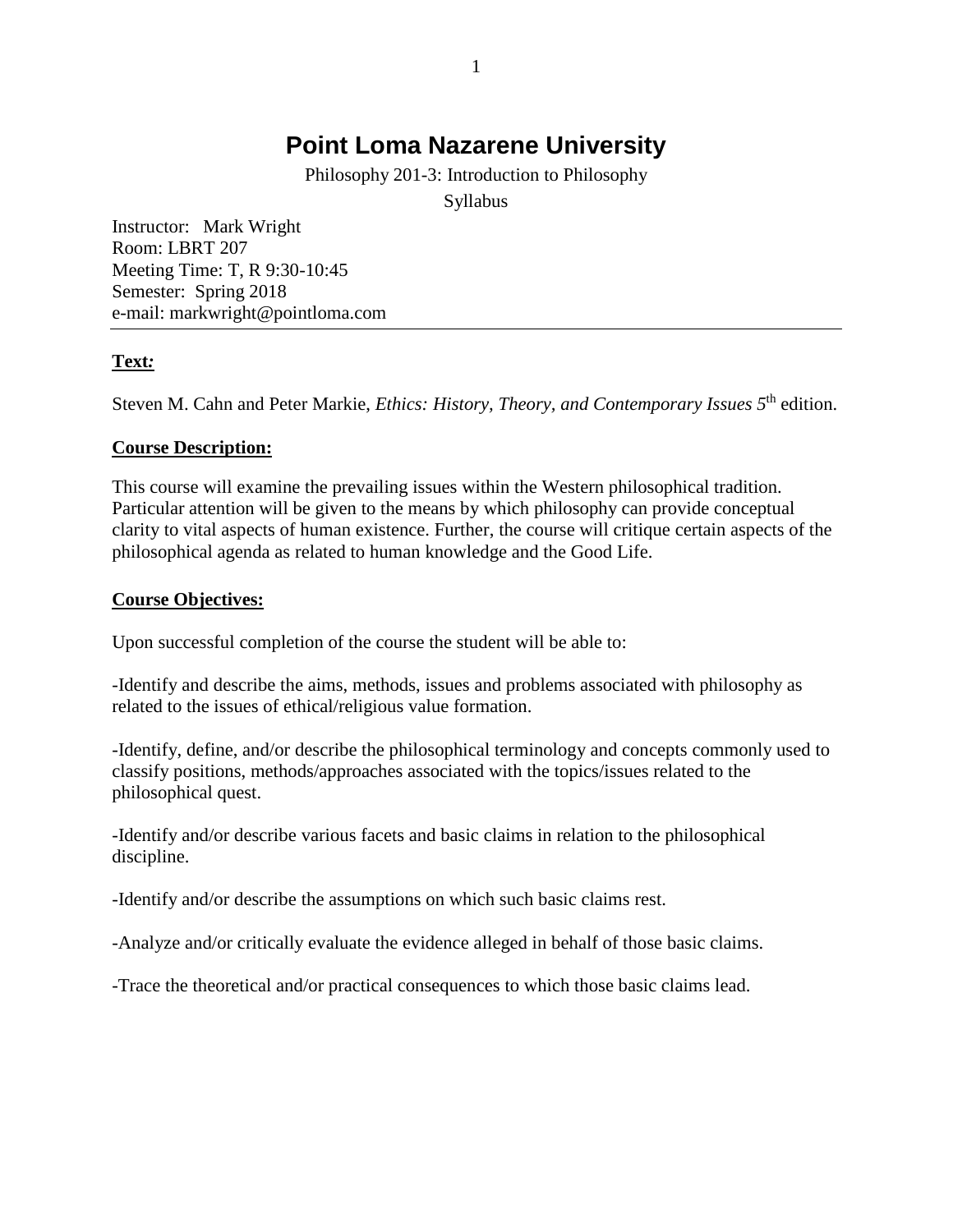#### **My Expectations:**

- 1. Attend all sessions of the class. Please inform me if you will miss any of the class meetings.
- 2. Read the assigned readings prior to the day that we are to discuss them.
- 3. Each student must prepare to critically evaluate their own convictions on certain philosophical issues that we will discuss in class, being open to discussion about such convictions.

## **Inclusive language**:

The School of Theology and Christian Ministry has adopted the following statement: The School of Theology and Christian Ministry is committed to the equality of women and men. Recognizing that people have often used the English language in ways that imply the exclusion or inferiority of women, the department urges students, faculty and staff to avoid sexist language in public discourse, in classroom discussion, and in their writings.

#### **Academic accommodations**:

While all students are expected to meet the minimum standards for completion of this course as established by the instructor, students with disabilities may require academic accommodations. At Point Loma Nazarene University, these students are requested to file documentation during the first two weeks of the semester with the Academic Support Center (ASC), located in the Bond Academic Center. This policy assists the University in its commitment to full compliance with Section 504 of the Rehabilitation Act and the Americans with Disabilities Act. Section 504 (a) prohibits discrimination against students with special needs and guarantees all qualified students equal access to and benefits of PLNU programs and activities. Once the student files documentation, the ASC will contact the student's instructors and provide written recommendations for reasonable and appropriate accommodations to meet the individual learning needs of the student.

#### **General Education Statement:**

This course is one of the components of the General Education Program at Point Loma Nazarene University, under the category of "Seeking Cultural Perspectives." By including this course in a common educational experience for undergraduates, the faculty supports a survey of human endeavors from a historical, cultural, linguistic, and philosophical perspective, including developing critical appreciation of human expression--both artistic and literary.

#### **Attendance:**

It is important that you show up for each and every class. If a student misses 10% of class sessions (4 for a class that meets 3 times per week; 3 for a class that meets twice per week), that student will be sent a de-enrollment warning. When the student misses 20% of the class sessions, the student will be de-enrolled.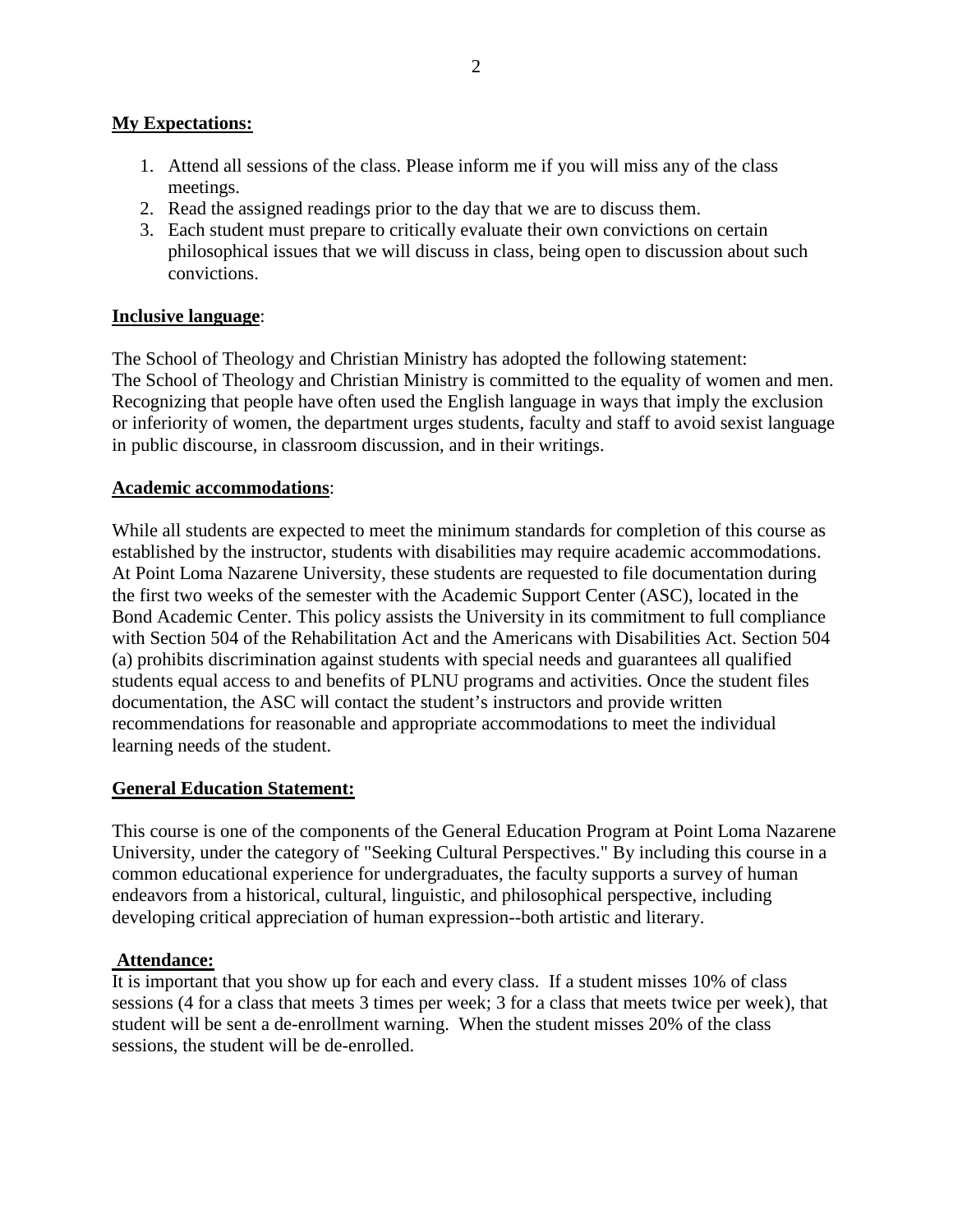#### **Grades will be based as follows**:

- *1) Mid-Term and Final: 200 points*
- *2) Two Response Papers to Philosophers Discussed in class (3 pages, double-spaced): 25 points each. For these papers the student is to:*
- *a) Identify and describe a particular argument made by the philosopher; citations from the philosopher must be included*
- *b) Your critical response*

**\*Academic writing tips: 1. Introduction: The first paragraph has a clear, well written thesis statement. The introduction clearly outlines the argument strategy being used. It includes relevant details regarding the major movements the argument will take [e.g. major authors being addressed, important data being used, major examples being highlighted, etc.]. 2. Organization: The essay has a clear structure. Each paragraph is concise and talks about only one idea. There are transitions between paragraphs that create a logical progression. The progression builds from premise[s] to conclusion in a way that supports the thesis. 3. Strength of Argument: The argument structure is very clear and premises strongly support the conclusion. No fallacies are committed. The student limited the scope of the paper enabling them to add depth to the argument.** 

**\* Academic dishonesty will not be tolerated. Please consult the school catalog under the heading of Academic Honesty to learn the professor's intended policy regarding student dishonesty in academic work.** 

*3) One Participation in Food Distribution with Mid-City Church of the Nazarene with Reflection Paper (2 pages in length): 25 points total* 

#### **Or**

## *One Participation in Salvation Army Bread of Life ministry: Tuesday Nights, 6-7:30 p.m. with Reflection Paper (2 pages in length): 25 points total*

 **The Reflection Paper is to be written about your experience of participation in the Works of Mercy while also considering the theology of Isaiah 58:1-14. The call of God to the people of God is to follow God into the heart of a world that is suffering. Consider how the theology of Isaiah challenges religious practice which excludes the call to share another's burden.**

#### **CONSULT COURSE SCHEDULE FOR ASSIGNMENT DUE DATES**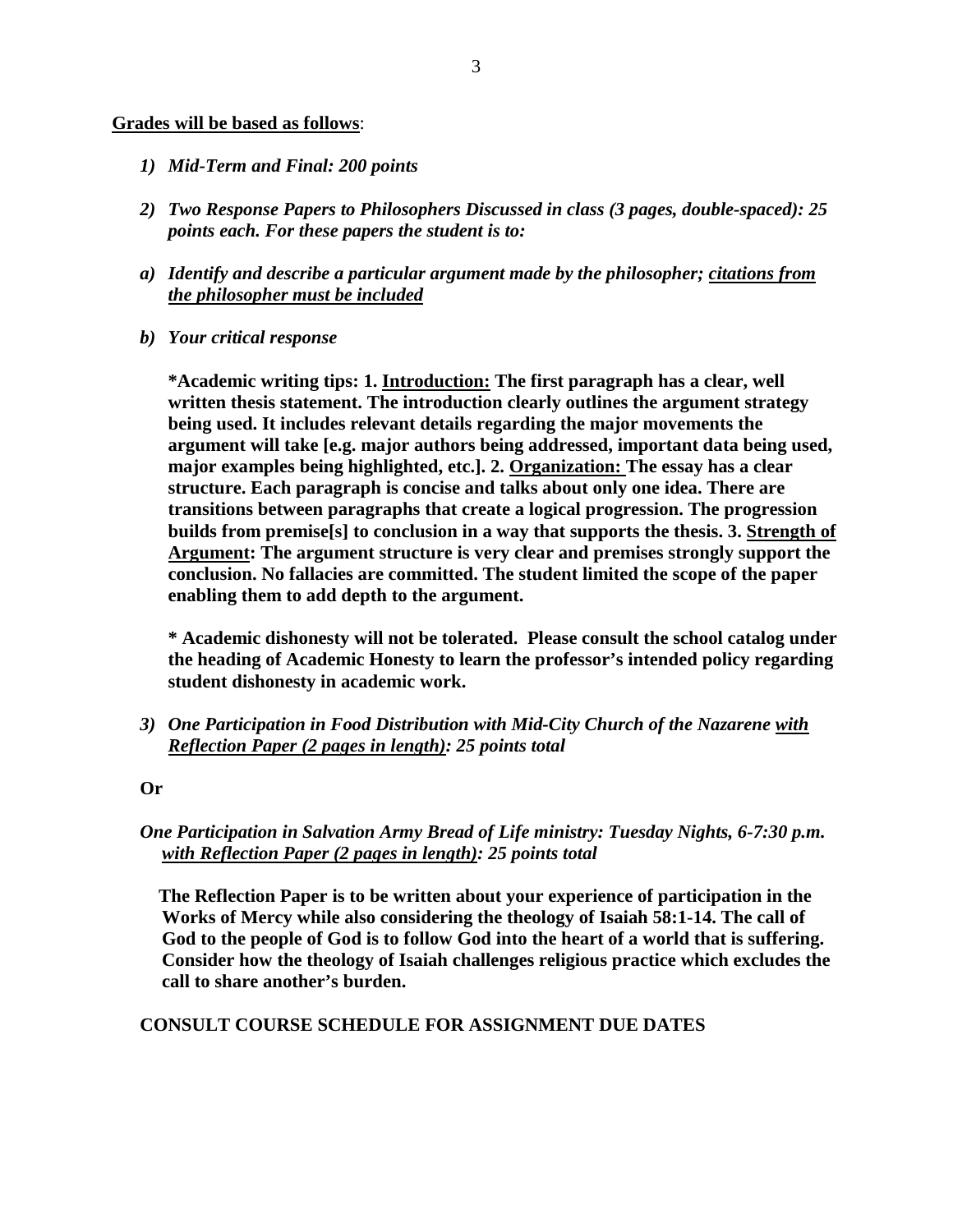#### **Mid-City Church of the Nazarene Address:**

*4101 University Avenue, San Diego, Ca. 92105*

## **Distribution Times:**

*Saturday Morning (8:00-9:45 a.m.), Tuesday Afternoon (2:00-3:45 p.m.), Thursday Morning (8:00-9:45 a.m.)* 

#### **Salvation Army Address:**

**825 7th Street, San Diego, Ca. 92101**

#### **Extra Credit:**

*Two Extra Food Distribution/Bread of Life participation with Reflection Paper: 5 points each* 

*One Response Paper to Philosopher discussed in class: 10 points* 

#### **COURSE SCHEDULE:**

#### **Pre-Modern Philosophers**

| Week One                                     | Introduction. Plato/Socrates 1-33; 96-107 $(4th, 5th)$                                     |
|----------------------------------------------|--------------------------------------------------------------------------------------------|
| Week Two<br>$214(5^{th})$                    | Aristotle/Epicurus/Epictetus 134-146; 178-194 (4 <sup>th</sup> ); Epictetus, 203-          |
| <b>Week Three</b>                            | Augustine/Aquinas 195-216 (4 <sup>th</sup> ); 214-235 (5 <sup>th</sup> )                   |
|                                              | <b>Modern Philosophers</b>                                                                 |
| Week Four                                    | Hobbes/Butler 216-227; 228-243 (4 <sup>th</sup> ); 236-275 (5 <sup>th</sup> )              |
| Week Five                                    | Hume/Kant 243-254; 308-316 (4 <sup>th</sup> ); 276-287; 341-350 (5 <sup>th</sup> )         |
| Week Six                                     | Bentham/Mill 319-327; 341-360 (4 <sup>th</sup> ); 353-361; 375-395 (5 <sup>th</sup> )      |
| Week Seven<br>paper due Thursday February 22 | Nietzsche 362-394 (4 <sup>th</sup> ); 397-429 (5 <sup>th</sup> ) First Philosophy Response |